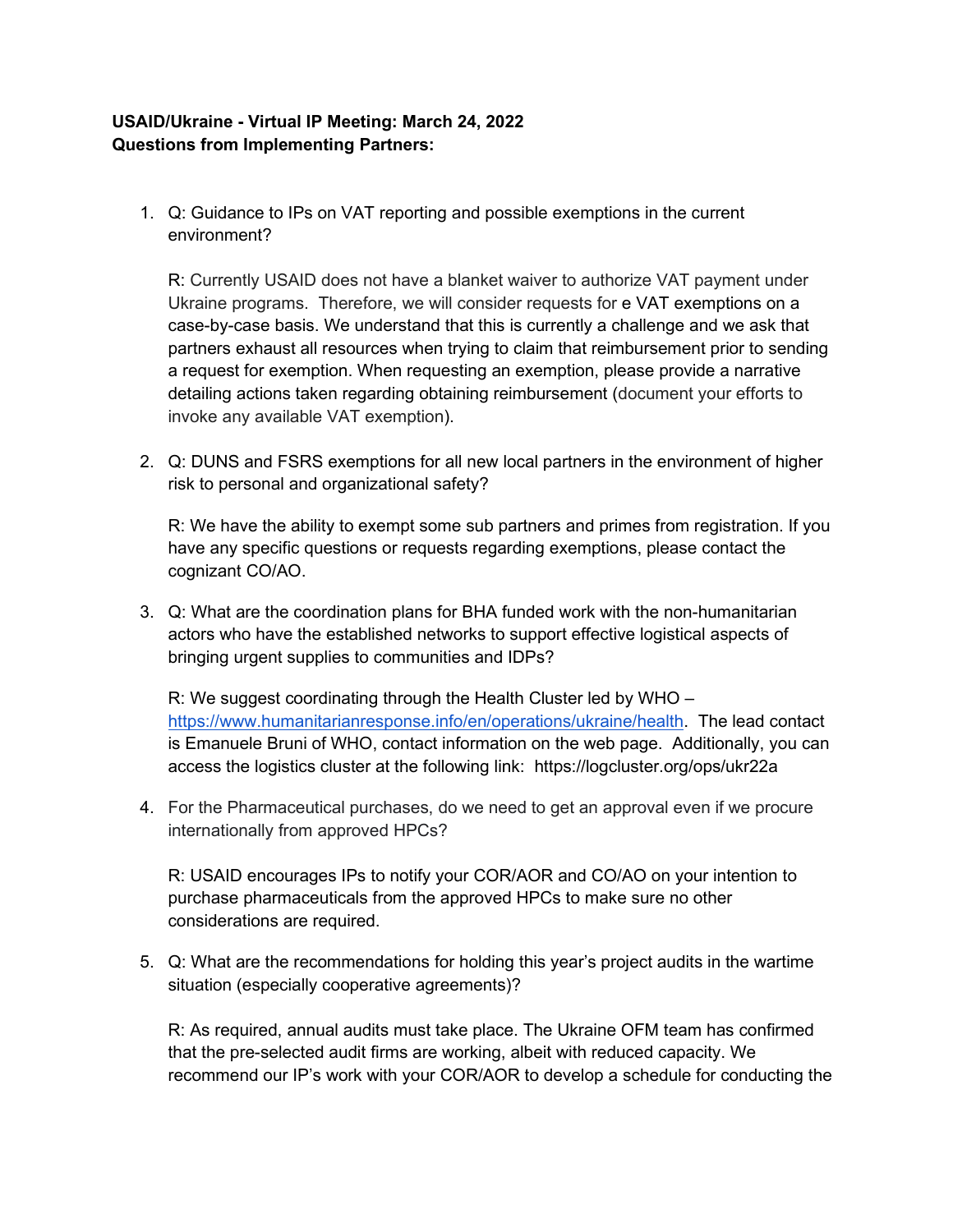annual audit. Should there be a delay in completing the audit you should notify your CO/AO.

6. Q: Per our reading of the January 25th "*RCO Letter Guidance to USAID\_Ukraine IPs FINAL"* document, which states under 'Maintaining Readiness and Salaries under Acquisition & Assistance Awards' that "it is imperative that readiness is maintained", we are continuing to maintain our office in Kyiv in an at ready state, as well as paying for related costs for support, maintenance, logistics, etc. in Ukraine. Such costs are within the term and conditions of our award and contract ceiling. Please confirm we should continue maintaining an at ready state during the evacuation period.

R: Yes, we do authorize you to maintain a readiness state. You are authorized to continue payments and any other necessary costs to maintain offices in Kyiv and anywhere else around the country.

7. Q: What's your opinion on the allowability of us helping subawardees set up an entity for themselves in Poland or other neighboring countries so they can have an organization bank account abroad and have the ability to receive funds there? The rationale is that it's better to plan ahead in case Ukraine's banking system starts to experience problems. Hopefully not. But in any case a good idea for UA orgs to have a legal entity in the EU for grants, and other fundraising opportunities in the future.

R: At this time it is not required that subrecipients establish an entity or office in a second country. If, for programmatic purposes, it is necessary to establish an entity or office in a second country that should be discussed with the COR/AOR then submitted with justification to the CO/AO for approval.

- 8. As more implementing partners think about establishing operations of some type in Poland, is there is something like a bilateral agreement that has been discussed with the Government of Poland that would exempt organizations from taxes as we had in Ukraine.
- 9. R: The US Government is discussing an arrangement with the Government of Poland. We will share with you any updates.
- 10. Q: If the current conflict is prolonged, has the US Department of State (or US govt) considered authorizing a Unique Conditions Allowance for local employees in Ukraine? Are there any specific requirements for authorizing a Unique Conditions Allowance, and have any of those requirements been met?

R: Yes, the U.S. Government has authorized a Unique Conditions Working Allowance for its local employees in Ukraine. This allowance is reviewed every 90-calendar days.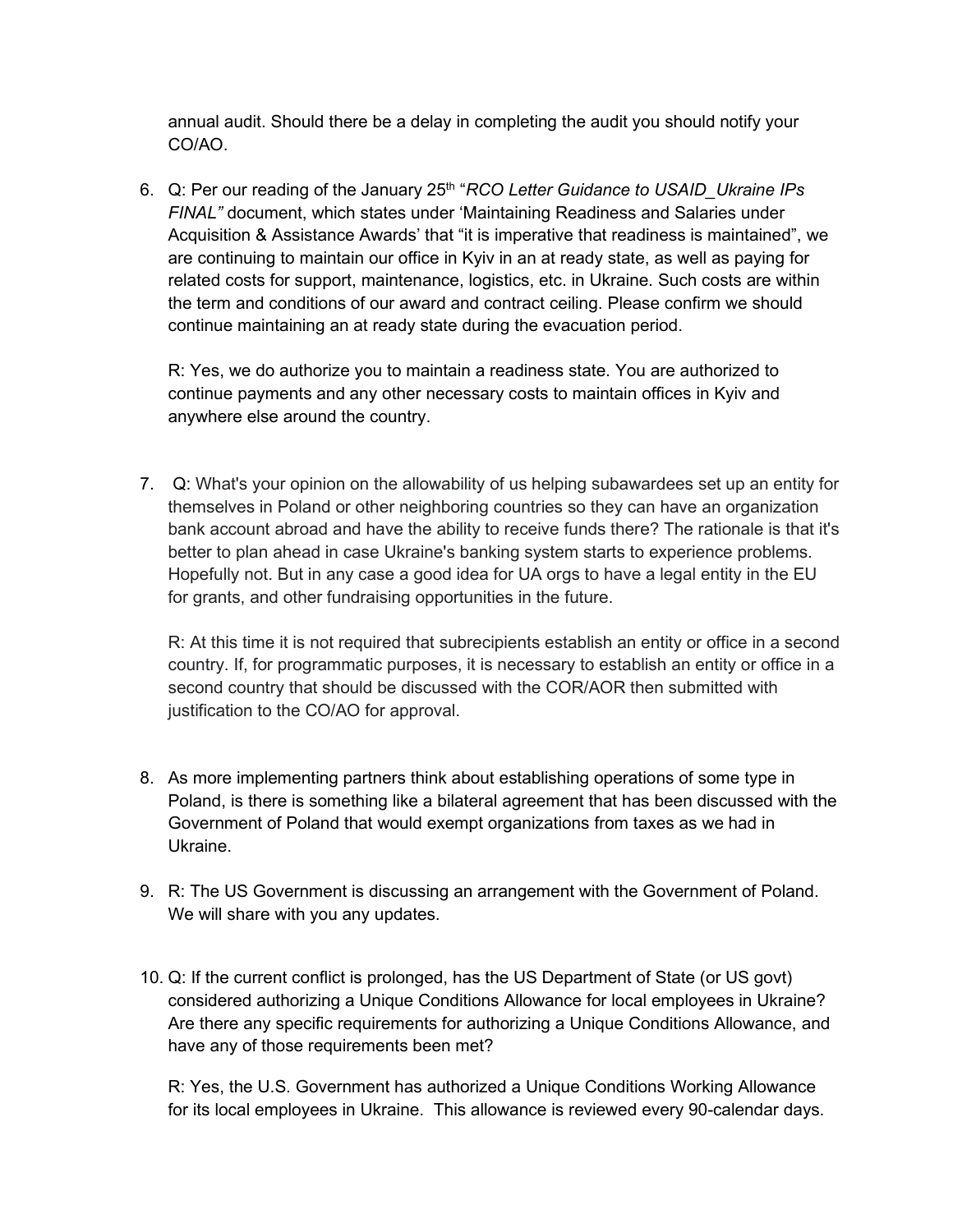Implementing partners should rely on their internal policies regarding similar allowances for staff.

11. Q: If status quo remains, would USG consider extending the 30 day guidance beyond the 180 days? What happens in 180 days if we hit that mark?

R: Our regulations as of now limit the evacuation authorities to 180 days and each extension is authorized in 30 day increments. We will provide additional guidance as the situation evolves and prior to the 180 day mark.

12. Q: Does the 30-day extension (through April 25, 2022) apply to the \$67 per day allowance (currently authorized through March 26)?

R: Yes, the \$67 per day subsistence allowance is also extended through April 25, 2022 and partners are authorized to make lump sum payments of this amount to assist with continued relocation efforts.

13. Q: Can you please confirm that the extension of authorizations (of relocation allowance) can be flowed down to subs as well?

R: Authorizations can be flowed down to subpartners as well. Implementing Partners, as an organization, need to make the determination that its agreement with the subpartner will allow this.

14. Q: Our market research shows that the actual lodging rates in Rzeszow, Poland are far higher than the DSSR rates for Poland/"Other". As of March 22, the DSSR did not provide a specific rate for Rzeszow. The DSSR lodging rate for Poland/"Other" is USD 98 per night. Our research and experience shows that hotels, which are currently operating at full capacity, are charging approximately USD 278 per night. Would USAID consider a blanket waiver for lodging rates in Rzeszow, and/or should IPs consider submitting individual requests for CO consideration on a case by case basis?

R: USAID is discussing the necessity to provide a blanket authorization. We have also raised the current lodging situation in Rzeszow with the Department of State Office of Allowances.

In the meantime, IP's should continue to submit requests for approval of excess rates to the CO/AO and COR/AOR. We will review those requests on a case-by-case basis and provide an appropriate response.

15. Q: It is hard for our local staff, especially with families, to plan their life in 30-day increments. The \$67/day allowance does not cover hotel stays and we see more and more 6 to 12 month apartment lease requirements. We would appreciate a conversation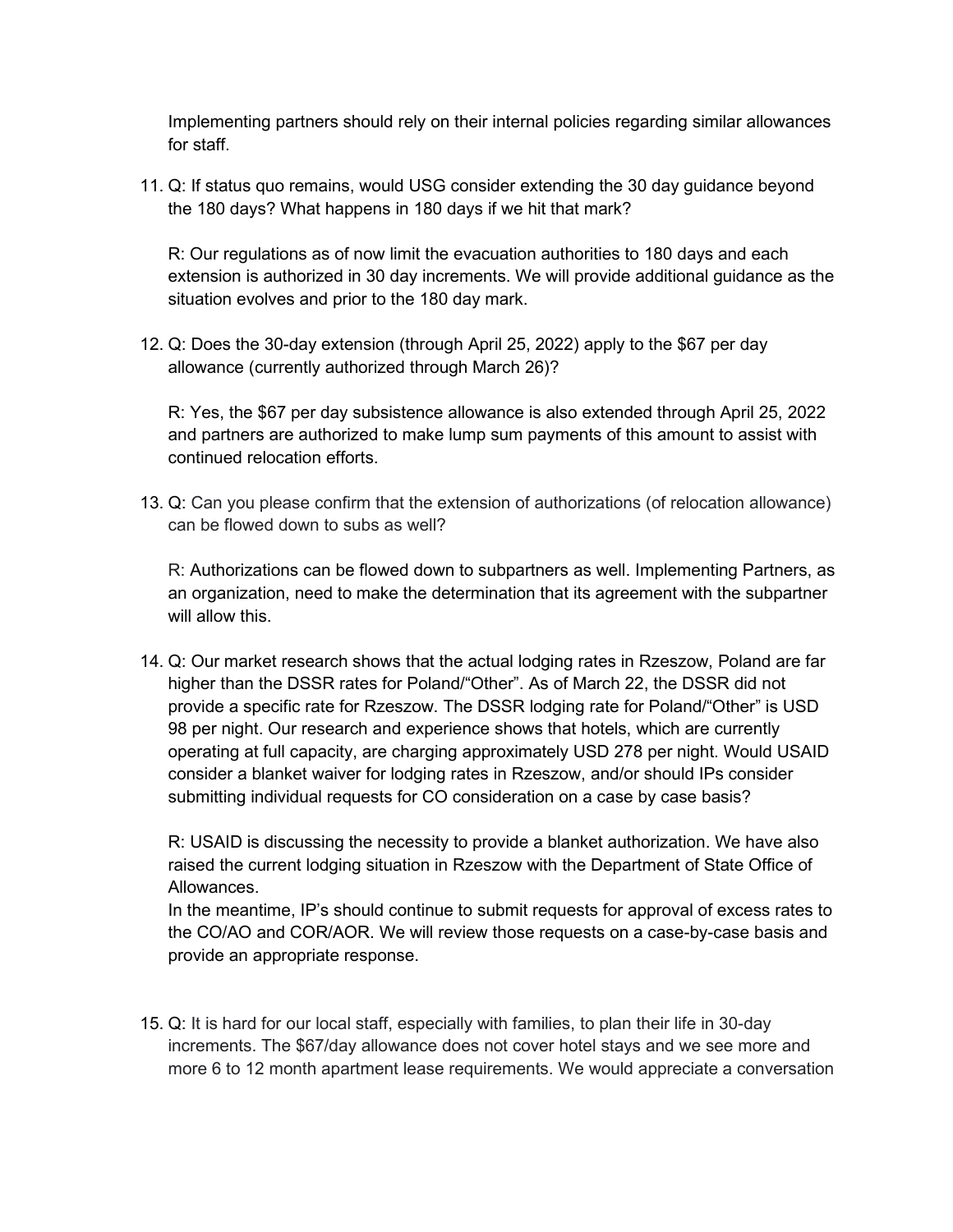about a reasonable mid- to longer-term timeframe for staff and project presence outside Ukraine

R: USAID takes very seriously the well being of our IP team members and strives to find long term solutions to staffing and relocation concerns. We are engaged in discussions across the US Government and with host Governments on a long term solution to identify a location for the Ukraine Mission, which will have a stabilizing effect on our IP location plans. We ask our partners to continue to work with your COR/AOR's to formulate implementation and staffing plans that are responsive to activity requirements and are considerate to their staff safety and well being.

16. Q: We're starting to see increasing difficulty in our team finding lodging, temporary spaces are coming to an end and the demand has driven up the costs in some cases. Can you provide additional guidance on when TQSA vs per diem can be provided, both for team members relocating within Ukraine and outside of Ukraine?

R: USAID is continuing to discuss the extension and potential revision or addition of allowances and differentials for our IP staff. We will keep you informed of progress.

17. Q: As those who are relocating are women and children, has USAID considered family support for CCNs?

R: Yes, USAID has considered family members of CCN staff in our discussions on authorizing allowances and differentials.

18. Q: We have those folks called up under military service. What is the USAID determination about continued payment of salary while called up on military allowances? UK law calls for continued payment.

R: USAID/Ukraine considers this to be 'military leave' and, consistent with your organization's policies and local labor law, the employee can be placed on paid leave and can retain their regular salary.

19. Q: Question tied to the allowability of allowance for those who remain in Kyiv. Clearances and those living as far as our team is involved.

R: IP staff must be in travel status, away from their permanent residence to be eligible for allowances and differentials related to travel. USAID has provided authority for IPs to provide a 13th month bonus and salary advances, consistent with their own policies, as a means for financial assistance.